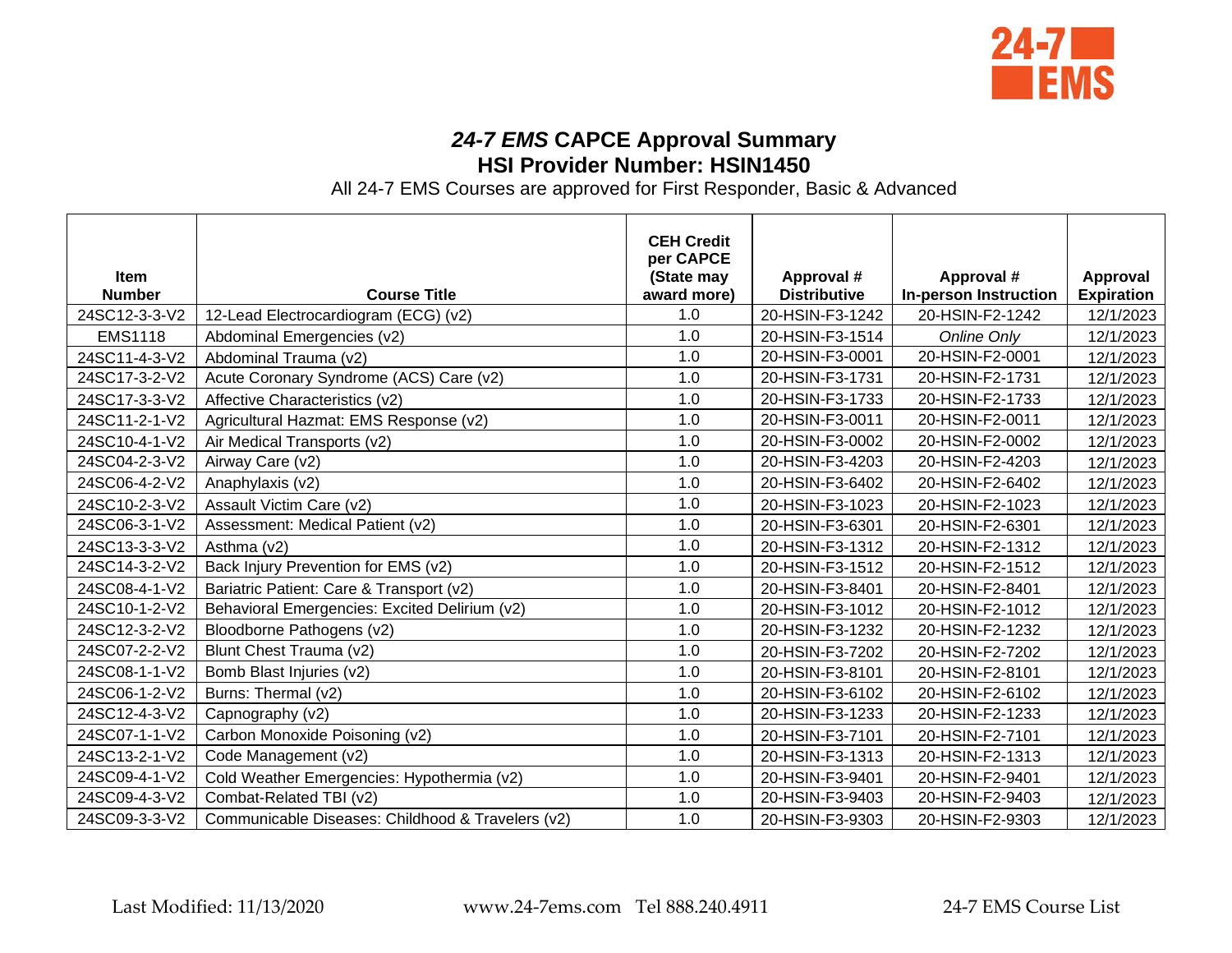

| 24SC16-4-1-V2  | CPR and ECC Update: 2015 Guidelines (v2)             | 1.0  | 20-HSIN-F3-1711 | 20-HSIN-F2-1711 | 12/1/2023 |
|----------------|------------------------------------------------------|------|-----------------|-----------------|-----------|
| 24SC17-3-1-V2  | Crew Resource Management (v2)                        | 1.0  | 20-HSIN-F3-1732 | 20-HSIN-F2-1732 | 12/1/2023 |
| 24SC07-4-1-V2  | Critical Decision Making (v2)                        | 1.0  | 20-HSIN-F3-0401 | 20-HSIN-F2-0401 | 12/1/2023 |
| 24SC08-4-2-V2  | Crush Injuries (v2)                                  | 1.0  | 20-HSIN-F3-8402 | 20-HSIN-F2-8402 | 12/1/2023 |
| 24SC07-2-1-V2  | Cyanide Poisoning (v2)                               | 1.0  | 20-HSIN-F3-7201 | 20-HSIN-F2-7201 | 12/1/2023 |
| 24SC11-3-2-V2  | Deaf and Hard of Hearing: Response Awareness (v2)    | 1.0  | 20-HSIN-F3-0004 | 20-HSIN-F2-0004 | 12/1/2023 |
| 24SC13-4-3-V2  | Diabetic Emergencies (v2)                            | 1.0  | 20-HSIN-F3-1332 | 20-HSIN-F2-1332 | 12/1/2023 |
| 24SC06-3-2-V2  | DMAT & Mass Gathering Medicine (v2)                  | 1.0  | 20-HSIN-F3-6302 | 20-HSIN-F2-6302 | 12/1/2023 |
| 24SC10-4-2-V2  | Domestic Violence (v2)                               | 1.0  | 20-HSIN-F3-0005 | 20-HSIN-F2-0005 | 12/1/2023 |
| <b>EMS1115</b> | Ebola Awareness for EMS (v2)                         | 0.50 | 20-HSIN-F3-1513 | Online Only     | 12/1/2023 |
| 24SC12-2-1-V2  | Electrical Injuries (v2)                             | 1.0  | 20-HSIN-F3-1221 | 20-HSIN-F2-1221 | 12/1/2023 |
| 24SC05-1-3-V2  | Emergency Driving (v2)                               | 1.0  | 20-HSIN-F3-5103 | 20-HSIN-F2-5103 | 12/1/2023 |
| 24SC17-4-1-V2  | Emergency Responders, Fire, and Cancer (v2)          | 1.0  | 20-HSIN-F3-1812 | 20-HSIN-F2-1812 | 12/1/2023 |
| 24SC09-2-1-V2  | Emergency Vehicle Operations (v2)                    | 1.0  | 20-HSIN-F3-9201 | 20-HSIN-F2-9201 | 12/1/2023 |
| 24SC11-2-3-V2  | EMS Flood Response (v2)                              | 1.0  | 20-HSIN-F3-0008 | 20-HSIN-F2-0008 | 12/1/2023 |
| 24SC07-3-1-V2  | Entrapped Patients (v2)                              | 1.0  | 20-HSIN-F3-0301 | 20-HSIN-F2-0301 | 12/1/2023 |
| 24SC13-4-2-V2  | Extended Patient Care Transports (v2)                | 1.0  | 20-HSIN-F3-1323 | 20-HSIN-F2-1323 | 12/1/2023 |
| 24SC07-2-3-V2  | Extreme Heat Emergencies (v2)                        | 1.0  | 20-HSIN-F3-7203 | 20-HSIN-F2-7203 | 12/1/2023 |
| 24SC09-3-1-V2  | Extreme Sports Injuries: Extremity Trauma (v2)       | 1.0  | 20-HSIN-F3-9301 | 20-HSIN-F2-9301 | 12/1/2023 |
| 24SC08-2-3-V2  | Extrication & Patient Packaging (v2)                 | 1.0  | 20-HSIN-F3-8203 | 20-HSIN-F2-8203 | 12/1/2023 |
| 24SC19-2-1-V2  | Eye Injuries: Response for EMS (v2)                  | 1.0  | 20-HSIN-F3-1921 | 20-HSIN-F2-1921 | 12/1/2023 |
| 24SC11-1-1-V2  | Facial Injuries (v2)                                 | 1.0  | 20-HSIN-F3-0009 | 20-HSIN-F2-0009 | 12/1/2023 |
| 24SC09-4-2-V2  | Field Triage Update (v2)                             | 1.0  | 20-HSIN-F3-9402 | 20-HSIN-F2-9402 | 12/1/2023 |
| 24SC12-1-2-V2  | Geriatric Assessment (v2)                            | 1.0  | 20-HSIN-F3-1213 | 20-HSIN-F2-1213 | 12/1/2023 |
| 24SC07-3-2-V2  | Geriatric Behavioral Emergencies (v2)                | 1.0  | 20-HSIN-F3-0302 | 20-HSIN-F2-0302 | 12/1/2023 |
| 24SC11-2-2-V2  | Geriatric Poisonings (v2)                            | 1.0  | 20-HSIN-F3-0010 | 20-HSIN-F2-0010 | 12/1/2023 |
| 24SC10-2-1-V2  | Geriatric Respiratory Emergencies (v2)               | 1.0  | 20-HSIN-F3-1021 | 20-HSIN-F2-1021 | 12/1/2023 |
| 24SC09-2-2-V2  | Geriatric Trauma: Hip Injuries (v2)                  | 1.0  | 20-HSIN-F3-9202 | 20-HSIN-F2-9202 | 12/1/2023 |
| 24SC06-4-1-V2  | HazMat: EMS Response (v2)                            | 1.0  | 20-HSIN-F3-6401 | 20-HSIN-F2-6401 | 12/1/2023 |
| 24SC08-3-3-V2  | Heart Failure (v2)                                   | 1.0  | 20-HSIN-F3-8303 | 20-HSIN-F2-8303 | 12/1/2023 |
| 24SC19-3-3-V2  | Human Trafficking: An EMS Perspective (v2)           | 1.0  | 20-HSIN-F3-1933 | 20-HSIN-F2-1933 | 12/1/2023 |
| 24SC08-3-1-V2  | Infection Control: MRSA (v2)                         | 1.0  | 20-HSIN-F3-8301 | 20-HSIN-F2-8301 | 12/1/2023 |
| 24SC10-1-1-V2  | Infectious Disease Update & Personal Protection (v2) | 1.0  | 20-HSIN-F3-1011 | 20-HSIN-F2-1011 | 12/1/2023 |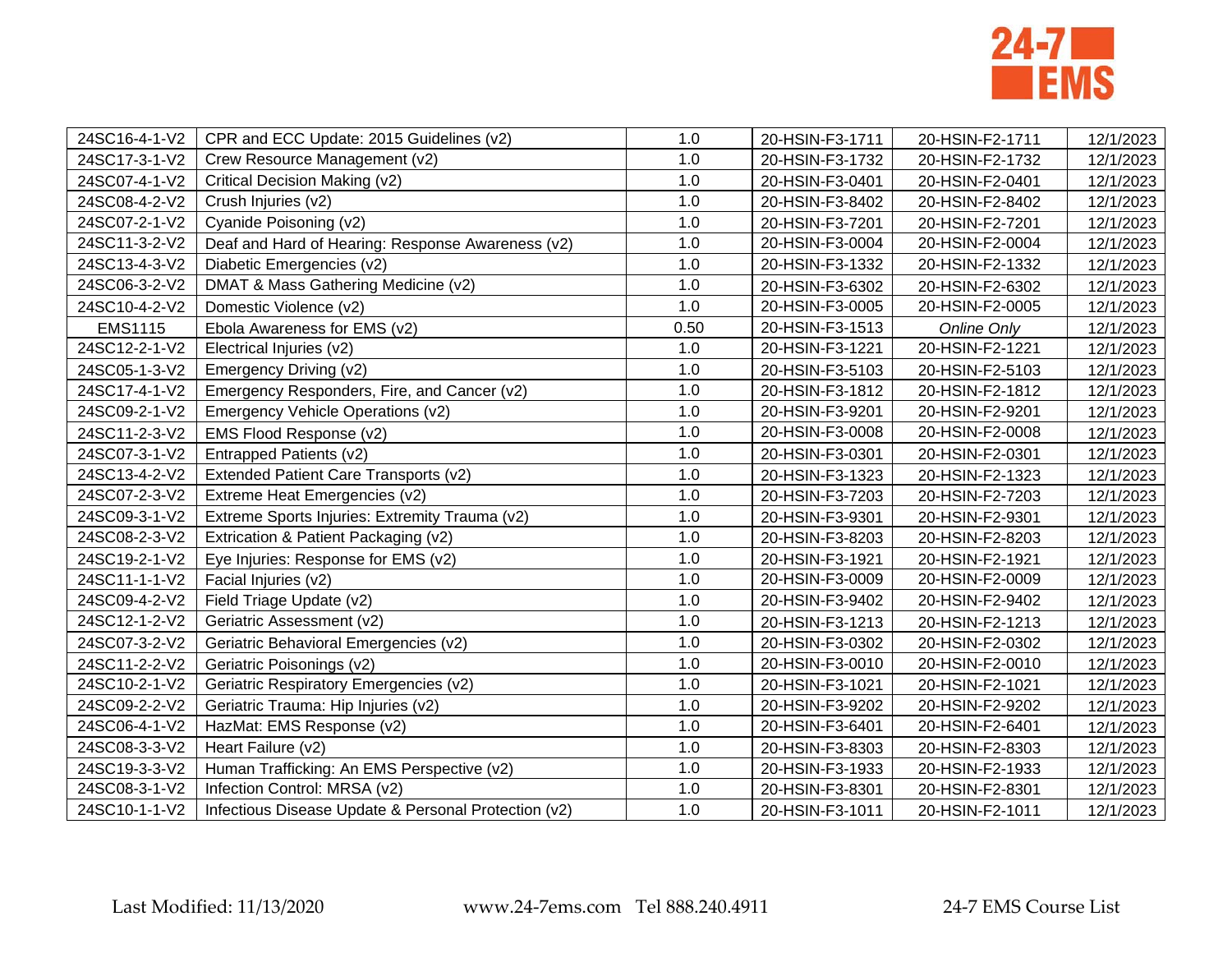

| 24SC12-1-3-V2 | Interpreting Vital Signs (v2)                          | 1.0 | 20-HSIN-F3-1212 | 20-HSIN-F2-1212 | 12/1/2023 |
|---------------|--------------------------------------------------------|-----|-----------------|-----------------|-----------|
| 24SC12-4-2-V2 | Intraosseous Vascular Access (v2)                      | 1.0 | 20-HSIN-F3-1231 | 20-HSIN-F2-1231 | 12/1/2023 |
| 24SC06-2-3-V2 | Lifting and Moving (v2)                                | 1.0 | 20-HSIN-F3-6203 | 20-HSIN-F2-6203 | 12/1/2023 |
| 24SC08-4-3-V2 | Managing Multiple Patients: EMS Operations (v2)        | 1.0 | 20-HSIN-F3-8403 | 20-HSIN-F2-8403 | 12/1/2023 |
| 24SC13-3-2-V2 | MCI Management: Transportation Group (v2)              | 1.0 | 20-HSIN-F3-1334 | 20-HSIN-F2-1334 | 12/1/2023 |
| 24SC06-2-1-V2 | Mechanism of Injury (v2)                               | 1.0 | 20-HSIN-F3-6201 | 20-HSIN-F2-6201 | 12/1/2023 |
| 24SC13-3-1-V2 | Medical Assessment (v2)                                | 1.0 | 20-HSIN-F3-1322 | 20-HSIN-F2-1322 | 12/1/2023 |
| 24SC06-2-2-V2 | Medical Assessment: Syncope (v2)                       | 1.0 | 20-HSIN-F3-6202 | 20-HSIN-F2-6202 | 12/1/2023 |
| 24SC19-1-3-V2 | Medication Delivery in EMS (v2)                        | 1.0 | 20-HSIN-F3-1913 | 20-HSIN-F2-1913 | 12/1/2023 |
| 24SC10-3-1-V2 | Medication Errors & Equipment Failures (v2)            | 1.0 | 20-HSIN-F3-0012 | 20-HSIN-F2-0012 | 12/1/2023 |
| 24SC05-1-1-V2 | Musculoskeletal Emergencies (v2)                       | 1.0 | 20-HSIN-F3-5101 | 20-HSIN-F2-5101 | 12/1/2023 |
| 24SC12-2-3-V2 | MVC Management (v2)                                    | 1.0 | 20-HSIN-F3-1223 | 20-HSIN-F2-1223 | 12/1/2023 |
| 24SC05-2-3-V2 | Neonatal Care/Resuscitation (v2)                       | 1.0 | 20-HSIN-F3-5203 | 20-HSIN-F2-5203 | 12/1/2023 |
| 24SC13-2-3-V2 | Obstetrics & Childbirth (v2)                           | 1.0 | 20-HSIN-F3-1342 | 20-HSIN-F2-1342 | 12/1/2023 |
| 24SC18-3-2-V2 | Opioid Epidemic: Response for EMS (v2)                 | 1.0 | 20-HSIN-F3-1832 | 20-HSIN-F2-1832 | 12/1/2023 |
| 24SC07-3-3-V2 | Pain Management (v2)                                   | 1.0 | 20-HSIN-F3-0303 | 20-HSIN-F2-0303 | 12/1/2023 |
| 24SC04-4-2-V2 | Patient Refusal (v2)                                   | 1.0 | 20-HSIN-F3-4402 | 20-HSIN-F2-4402 | 12/1/2023 |
| 24SC12-3-1-V2 | Pediatric Airway Management (v2)                       | 1.0 | 20-HSIN-F3-1241 | 20-HSIN-F2-1241 | 12/1/2023 |
| 24SC04-3-3-V2 | Pediatric Assessment (v2)                              | 1.0 | 20-HSIN-F3-4303 | 20-HSIN-F2-4303 | 12/1/2023 |
| 24SC09-3-2-V2 | Pediatric Behavioral Emergencies: Autism (ASD) (v2)    | 1.0 | 20-HSIN-F3-9302 | 20-HSIN-F2-9302 | 12/1/2023 |
| 24SC19-3-1-V2 | Pediatric Cardiac Arrest: Management and Response (v2) | 1.5 | 20-HSIN-F3-1932 | 20-HSIN-F2-1932 | 12/1/2023 |
| 24SC10-3-2-V2 | Pediatric Emergencies: Burns (v2)                      | 1.0 | 20-HSIN-F3-0013 | 20-HSIN-F2-0013 | 12/1/2023 |
| 24SC14-2-1-V2 | Pediatric Fevers and Seizures (v2)                     | 1.0 | 20-HSIN-F3-1441 | 20-HSIN-F2-1441 | 12/1/2023 |
| 24SC13-1-3-V2 | Pediatric Poisoning (v2)                               | 1.0 | 20-HSIN-F3-1331 | 20-HSIN-F2-1331 | 12/1/2023 |
| 24SC04-4-3-V2 | Pediatric Respiratory Emergencies (v2)                 | 1.0 | 20-HSIN-F3-4403 | 20-HSIN-F2-4403 | 12/1/2023 |
| 24SC08-2-1-V2 | Pediatric Trauma (v2)                                  | 1.0 | 20-HSIN-F3-8201 | 20-HSIN-F2-8201 | 12/1/2023 |
| 24SC13-1-2-V2 | Pregnancy: Medical Emergencies (v2)                    | 1.0 | 20-HSIN-F3-1311 | 20-HSIN-F2-1311 | 12/1/2023 |
| 24SC08-3-2-V2 | Rehab: The Role of EMS (v2)                            | 1.0 | 20-HSIN-F3-8302 | 20-HSIN-F2-8302 | 12/1/2023 |
| 24SC14-1-1-V2 | Renal Failure: Acute (v2)                              | 1.0 | 20-HSIN-F3-1421 | 20-HSIN-F2-1421 | 12/1/2023 |
| 24SC14-1-2-V2 | Renal Failure: Chronic (v2)                            | 1.0 | 20-HSIN-F3-1431 | 20-HSIN-F2-1431 | 12/1/2023 |
| 24SC05-3-3-V2 | Report Writing (v2)                                    | 1.0 | 20-HSIN-F3-5303 | 20-HSIN-F2-5303 | 12/1/2023 |
| 24SC08-1-2-V2 | Respiratory Emergencies: CPAP (v2)                     | 1.0 | 20-HSIN-F3-8102 | 20-HSIN-F2-8102 | 12/1/2023 |
| 24SC18-3-1-V2 | Respiratory Protection for Emergency Responders (v2)   | 1.0 | 20-HSIN-F3-1831 | 20-HSIN-F2-1831 | 12/1/2023 |